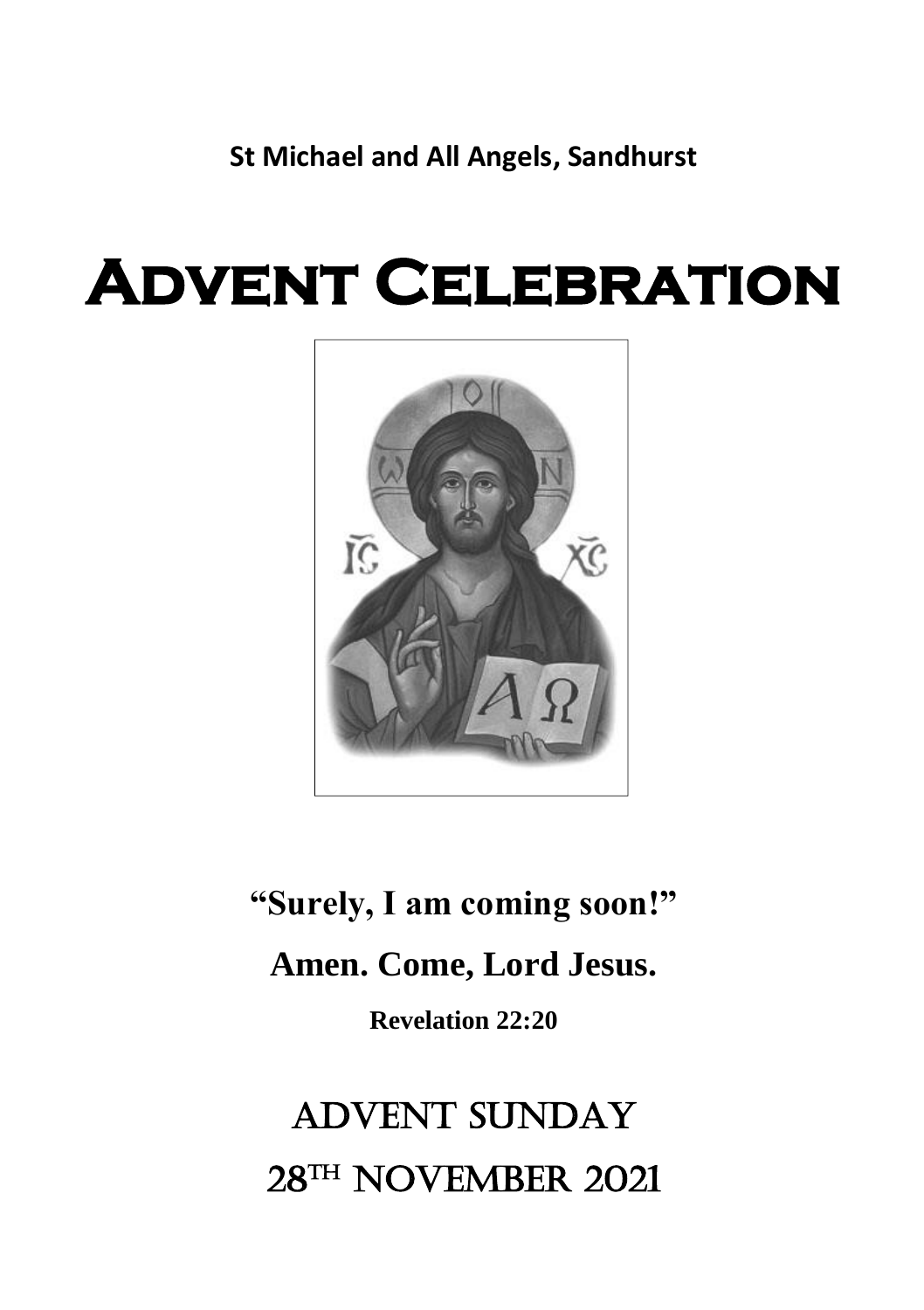### **The Meaning of Advent**

Tonight's service begins in darkness, with the candle-light representing the hope of salvation which grows with the promise of the coming of Christ, spoken of by the readings, hymns and anthems.

The word Advent comes from the Latin meaning "coming" or arrival". It is a time of preparation for Christmas, when we celebrate Christ's first coming in the Incarnation. But Advent is also a time to think about and prepare for Christ's Second Coming as Judge.

The Bible presents Christ's second coming as the answer to the longing of God's people for deliverance. Christians have seen this promise being revealed in many parts of the Bible, from the Garden of Eden (Genesis chapter 3), through God's promises to Abraham and the messages of the Old Testament prophets, to Gabriel's words to Mary (Luke 1:25f). The promise becomes focussed in the Messiah, the righteous king whom God would send to free his people from oppression and bring in the reign of universal peace.

Jesus proclaimed the Kingdom of God through his preaching and miraculous works, making it clear that God's promises would indeed be fulfilled in him. But for salvation – deliverance from sin and death – to be possible required his own suffering, death and resurrection. The fulfilment of the Kingdom, which Jesus inaugurated at his first coming, will take place at his second coming.

Advent calls us to look forward in hope the reign of suffering, fear and death will not continue for ever. Christ promises to return to judge the world – a day of reckoning for evil as well as reward for good. While the prospect of judgement is an awesome one, the promise that evil will be finally overcome fills us with hope and confidence to fight our own battles against evil, both in our own lives and in the wider world where wickedness and oppression still reign.

In the meantime, we are called both to wait in hope – a hope made tangible through the presence of the Holy Spirit within us – and to work to put the values of God's Kingdom into effect here and now. The season of Advent calls us to selfexamination and action, so that when Christ comes we may be ready to greet him.

"All who have this hope in him purify themselves, just as he is pure." (1 John 3:3)

*Rev John Castle, Rector*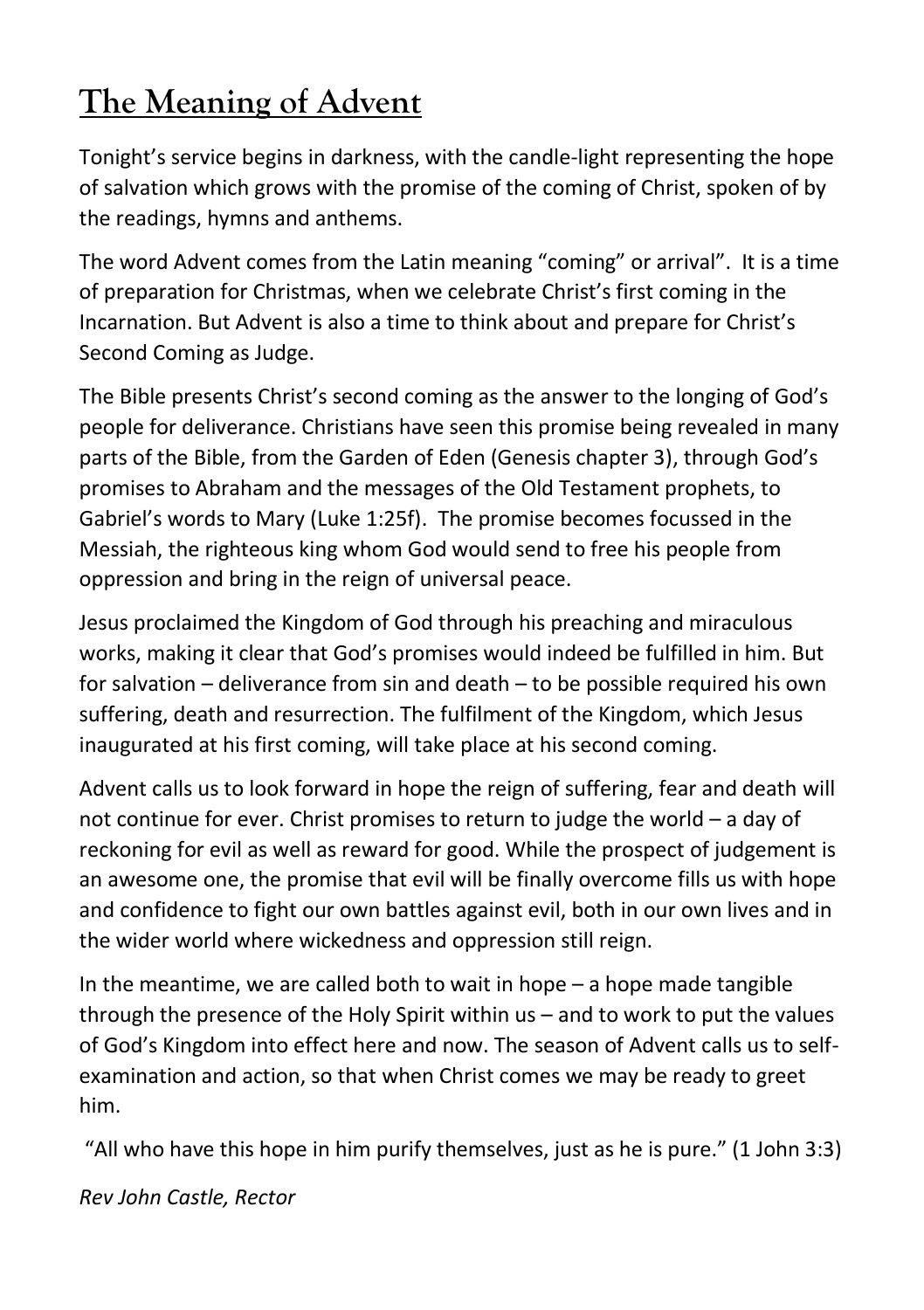#### *The Choir begin the service by singing from the West End of the church the Matin Responsory*

*Words: medieval Roman rite; music: Palestrina (c.1525-1594)*

I look from afar: and lo, I see the power of God coming and a cloud covering the whole earth.

Go ye out to meet him and say: Tell us, art thou he that should come to reign over thy people Israel?

High and low, rich and poor, one with another,

go ye out to meet him and say:

Hear, O thou Shepherd of Israel, thou that leadest Joseph like a sheep, Tell us, art thou he that should come?

Stir up thy strength, O Lord and come to reign over thy people Israel.

Glory be to the Father and to the Son and to the Holy Ghost.

#### **Processional Hymn 358**: O come, O come Emmanuel

#### **Bidding**

It is time for us to wake out of sleep, for deliverance is nearer to us now than it was when first we believed. It is far on in the night; day is near. Let us therefore cast off the deeds of darkness and put on our armour as soldiers of the light.

The grace and peace of God our Father and the Lord Jesus Christ be with you. **And also with you.**

My brothers and sisters, we enter today the solemn season of Advent in which the Church bids us prepare to celebrate the coming of Christ; a coming that we recall in the Child of Bethlehem; a coming that we experience in the gift of his Spirit, in the bread of the eucharist, in the joy of human lives that are shared; a coming we wait for when God gathers up all things in Christ. Let us in this holy season reflect on the coming of Christ who brings light to the world. Let us leave behind the darkness of sin, walk in the light that shines on our path, and renew within ourselves the hope of glory to which he beckons us.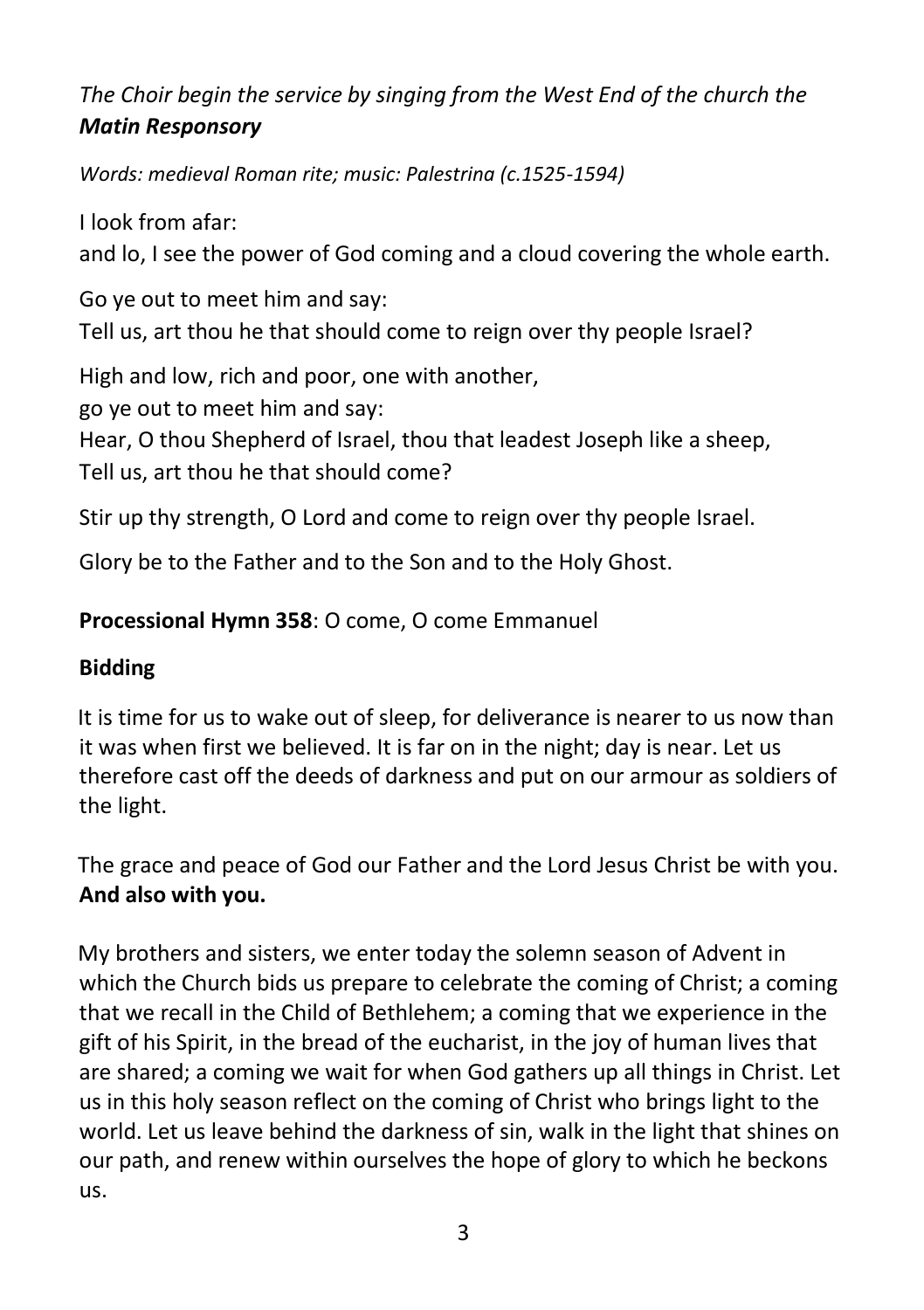And as we turn towards the light, let us have on our hearts all those who see no light, for whom all is darkness and despair. Let us pray that they too may be illumined by Christ who is our light.

*The first candle of the Advent ring is lit.* 

*Silence*

#### **The Collect for Advent Sunday**

#### **Penitential Litany**

| The response to | Lord Jesus Christ, Son of God, |
|-----------------|--------------------------------|
| is              | have mercy on me, a sinner.    |

*Priest*

May God, who loved the world so much that he sent his Son to be our Saviour, forgive us our sins and make us holy to serve him in the world, through Jesus Christ our Lord. **Amen.**

Let us pray for the coming of God's kingdom in the words our Saviour taught us.

**Our Father, who art in heaven, hallowed be thy name, thy kingdom come, thy will be done on earth as it is in heaven. Give us this day our daily bread. And forgive us our trespasses as we forgive those who trespass against us. And lead us not into temptation but deliver us from evil. For thine is the kingdom, the power, and the glory, for ever and ever. Amen.**

**1 st Reading:** Romans 8:18-25 *The hope of all creation*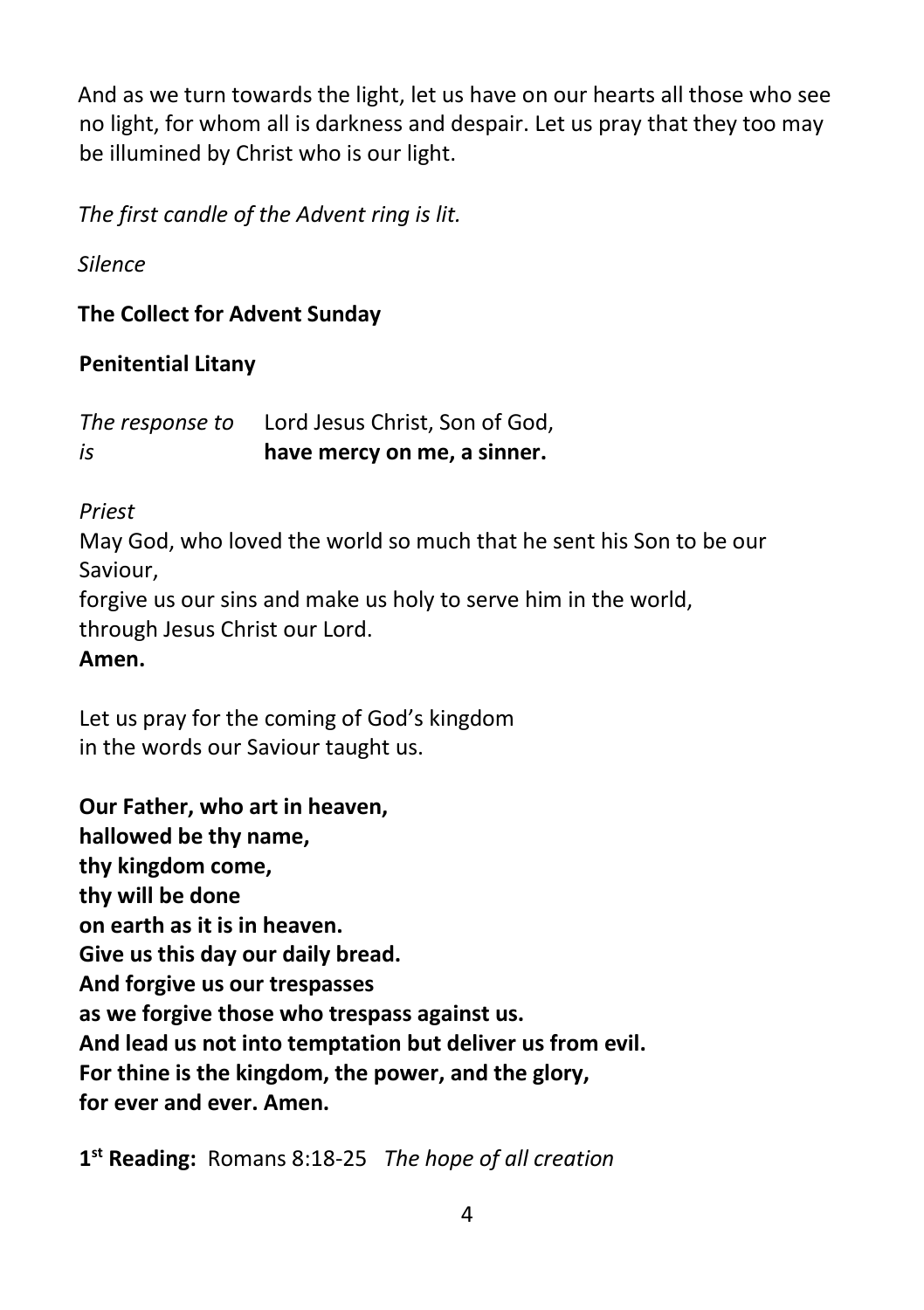#### *Choir Let all mortal flesh keep silence*

*Words: Liturgy of St James (4th Century), trans. G Moultrie ; music: Gustav Holst (1874-1834)*

Let all mortal flesh keep silence, And with fear and trembling stand; Ponder nothing earthly minded, For with blessing in His hand, Christ our God to earth descendeth, Our full homage to demand.

King of kings, yet born of Mary, As of old on earth He stood, Lord of lords, in human vesture, In the body and the blood; He will give to all the faithful His own self for heavenly food.

Rank on rank the host of heaven Spreads its vanguard on the way, As the Light of light descendeth From the realms of endless day, That the powers of hell may vanish As the darkness clears away.

At His feet the six winged seraph, Cherubim with sleepless eye, Veil their faces to the presence, As with ceaseless voice they cry: Alleluia, Alleluia Alleluia, Lord Most High!

#### **Hymn 196** Hark! A herald voice is calling

**2 nd Reading:** Isaiah 11:1-9 *The Messiah's future reign of peace*

#### *Choir Magnificat*

*Words: Luke 1:46-55; music: Herbert Sumsion (1899-1995) (setting in G major)*

My soul doth magnify the Lord, and my spirit hath rejoiced in God my Saviour; For he hath regarded the lowliness of his hand maiden. For behold, from henceforth all generations shall call me blessed For he that is mighty hath magnified me, and holy is his Name. And his mercy is on them that fear him throughout all generations. He hath shewed strength with His arm: he hath scattered the proud in the imagination of their hearts; He hath put down the mighty from their seat and hath exalted the humble and meek. He hath filled the hungry with good things, and the rich he hath sent empty away.

He remembering his mercy hath holpen his servant Israel,

As he promised to our forefathers, Abraham and his seed for ever.

Glory be to the Father, and to the Son and to the Holy Ghost,

As it was in the beginning, is now and ever shall be, world without end. Amen.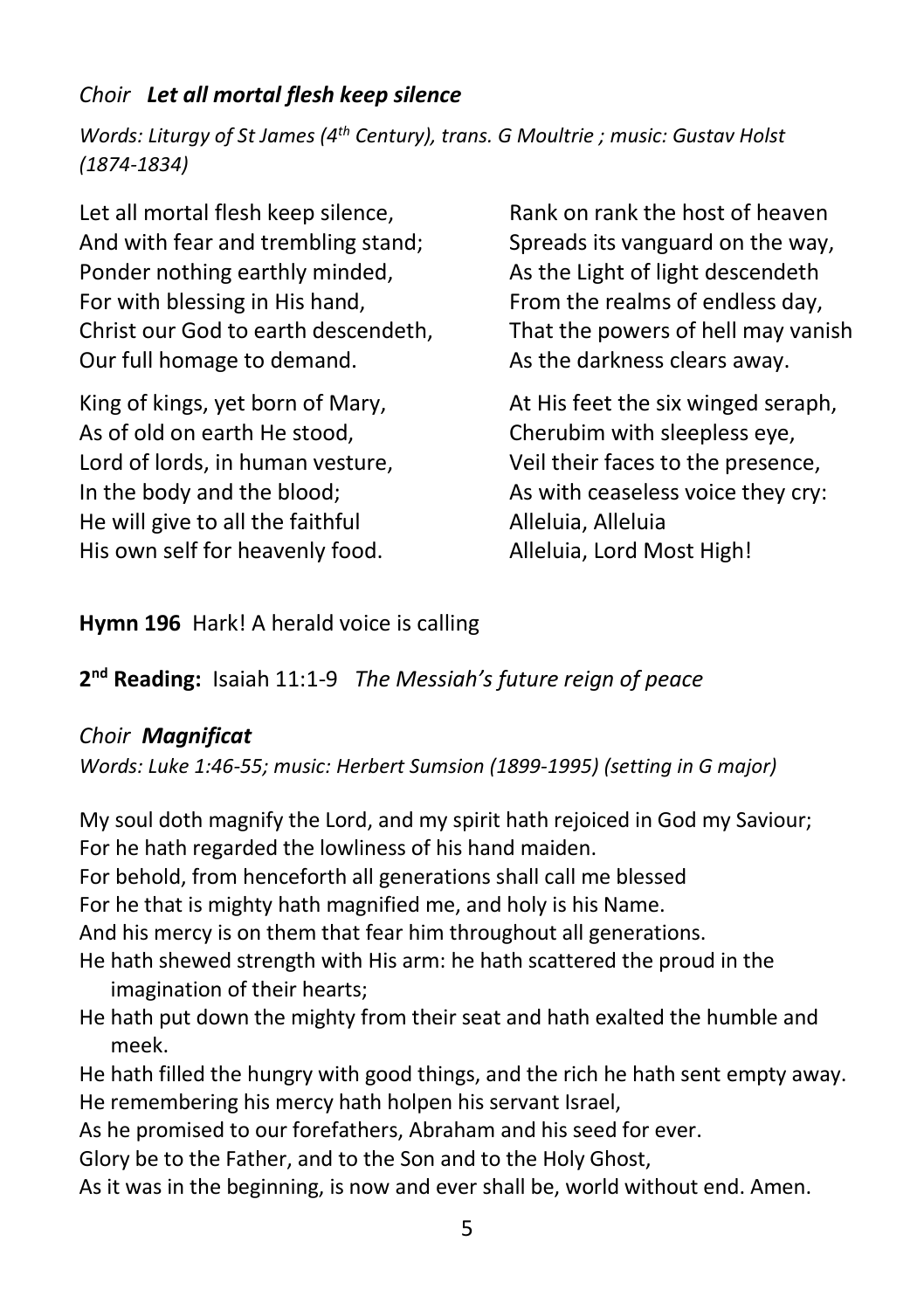**Hymn 209** Hills of the north, rejoice!

**3rd Reading:** Luke 1:39-45 *Elizabeth and her baby rejoice at the arrival of the Mother of God*

*Choir There is no rose of such virtue Words: Anon., 15th Century; Music: Madeleine Sakakini*

- 1. There is no rose of such virtue As is the rose that bare Jesu;  *Alleluia.*
- 2. For in this rose contained was Heaven and earth in little space;  *Res miranda*. *(A thing of wonder)*

3. By that rose we may well see That he is God in persons three,  *Pares forma. (Equal in substance)*

- 4. The angels sungen the shepherds to: *Gloria in excelsis deo: Gaudeamus. (Let us rejoice)*
- 5. Leave we all this worldly mirth, And follow we this joyful birth;  *Transeamus. (Let us cross over)*

#### **Hymn 193** Hail to the Lord's Anointed

**4 th Reading**: 1 John 4:7-21 *The meaning of love*

*Choir O thou the Central Orb Words by H.R Bramley (1833-1926); music by Charles Wood (1866-1926);* 

O Thou the central orb of righteous love, Pure beam of the most high, eternal light of this our wintry world, Thy radiance bright awakes new joy in faith, hope soars above.

Come, quickly come, and let Thy glory shine, Gilding our darksome heaven with rays Divine.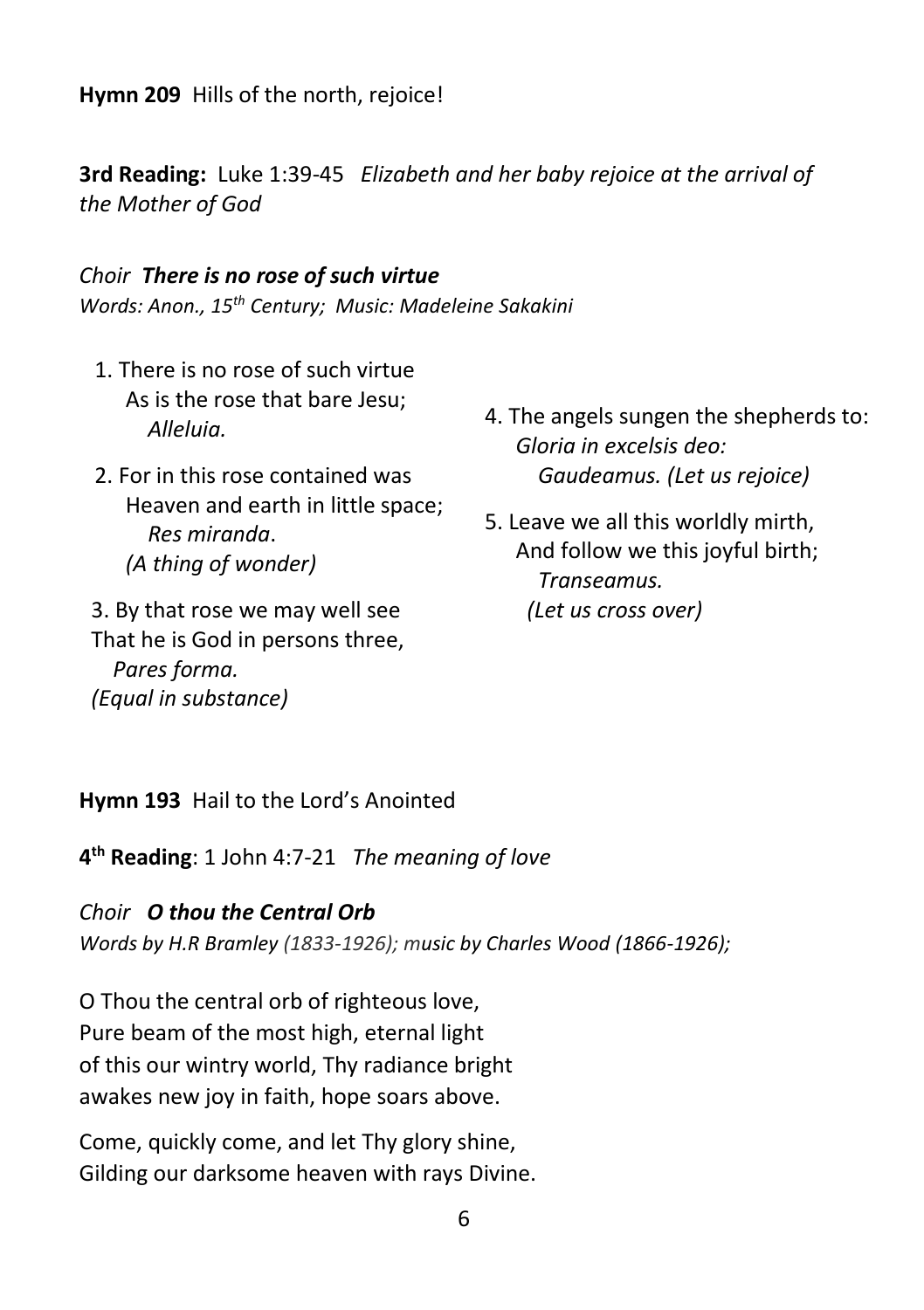Thy saints with holy lustre round Thee move, As stars about Thy throne, set in the height of God's ordaining counsel, as Thy sight gives measur'd grace to each, Thy power to prove.

Let Thy bright beams disperse the gloom of sin, Our nature all shall feel eternal day, In fellowship with Thee, transforming day To souls erewhile unclean, now pure within. Amen.

#### **Short sermon: Rev John Castle**

#### *Choir Jesus Christ the Apple Tree*

#### *Words: Anon 18th Century; Music: Elizabeth Poston (1905-87)*

The tree of life my soul hath seen, laden with fruit, and always green: the tree of life my soul hath seen, laden with fruit, and always green: the trees of nature fruitless be compared with Christ the apple tree.

His beauty doth all things excel; by faith I know, but ne'er can tell, his beauty doth all things excel; by faith I know, but ne'er can tell the glory which I now can see in Jesus Christ the apple tree.

For happiness I long have sought, and pleasure dearly I have bought: for happiness I long have sought, and pleasure dearly I have bought: I missed of all; but now I see 'tis found in Christ the apple tree.

I'm weary with my former toil, here I will sit and rest a while: I'm weary with my former toil, here I will sit and rest awhile: under the shadow I will be, of Jesus Christ the apple tree.

This fruit doth make my soul to thrive, it keeps my dying faith alive; this fruit doth make my soul to thrive, it keeps my dying faith alive; which makes my soul in haste to be with Jesus Christ the apple tree.